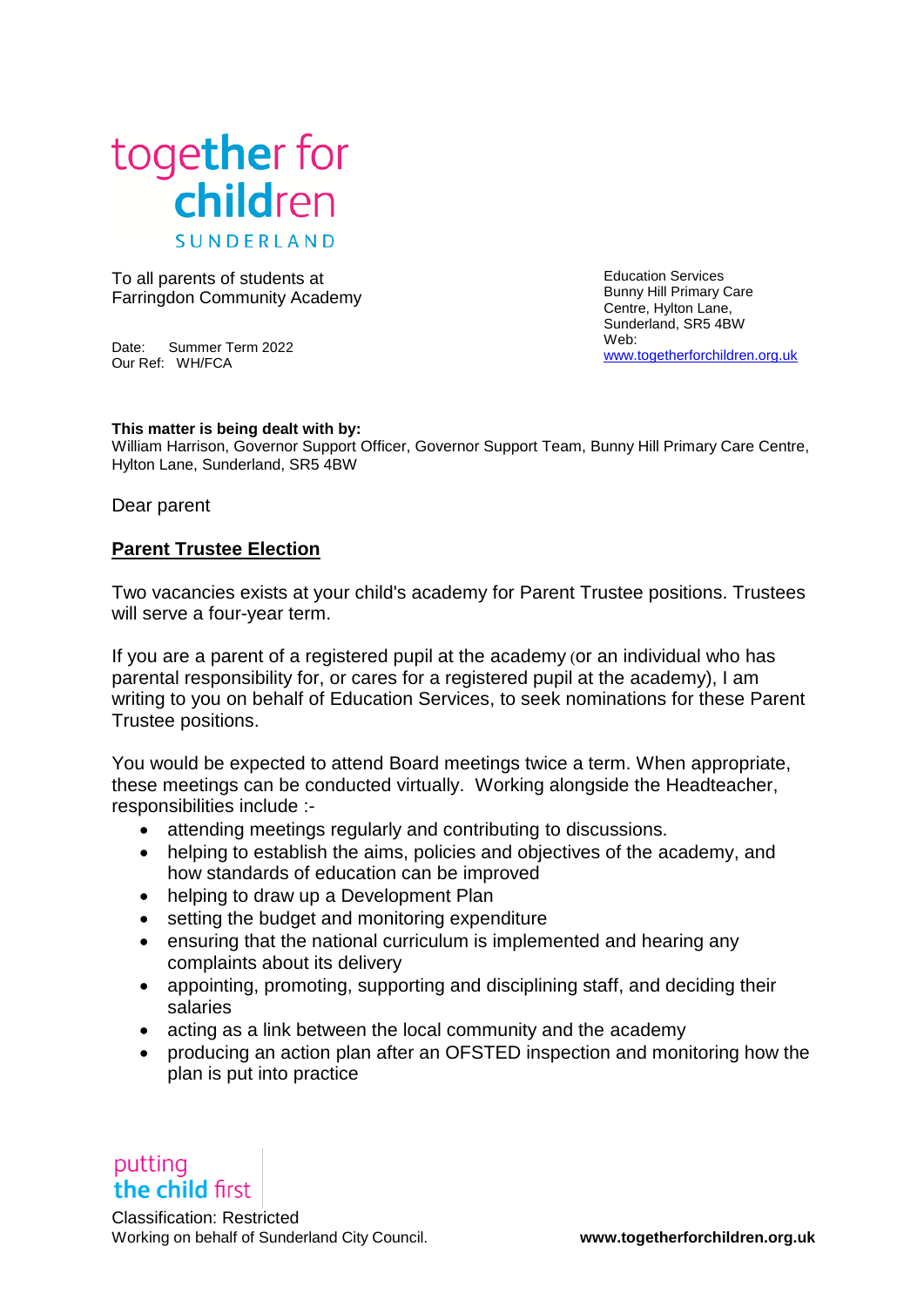- considering cases of excluded students
- ensuring accountability

You do not have to be an expert on education to be a member of the Board, and we value the contribution that all members bring to the role. Nevertheless, a key consideration in the appointment and election of all new Trustees should be the skills and experience the Board needs to be effective. It is therefore important that all prospective Trustees for election understand the role of a Trustee and that they will be expected to adhere to a governance Code of Conduct.

Any specific skills or experience that would be desirable in a new Trustee, such as the willingness to learn or skills that would help the Board improve its effectiveness and address any specific challenges it may be facing, will be an advantage. Training and development will be provided via the academy.

You may self-nominate, but if you wish to nominate another parent you should seek their approval before submitting the nomination.

If you would like to be nominated as a Parent Trustee please email **your full name, date of birth along with the name of the academy, name of your child and their year group** to **[william.harrison@togetherforchildren.org.uk](mailto:william.harrison@togetherforchildren.org.uk)** You may submit a nomination in writing. Please ensure these are hand delivered or posted to the academy in line with the closing deadline of the end of the school day on **Friday 20th May 2022.**

**Further to this, please send a personal statement of no more than 250 words.** Your statement may include:

• evidence of the extent to which you possess the skills and experience the Board desires;

- your commitment to undertake training and development to acquire or develop the skills to make an effective contribution to governance;
- if seeking re-election, details of your contribution to the work of the Board during your previous term of office; and,
- how you plan to contribute to the future work of the Board.

If a greater number of nominations are received than spaces the academy will implement a ballot procedure. More details of this will follow if necessary.

It should be noted that the appointment of a Parent Trustee will be subject to a satisfactory Disclosure and Barring Service check (DBS). The Council is responsible for processing these checks on Trustees and candidates can be assured that all information is treated in absolute confidence.

You can find out more about school governors/Trustees by visiting the City's website:

**<https://www.togetherforchildren.org.uk/schools/school-governor-information>**

Before completing a nomination, please carefully note the list of disqualifications below. If any of these apply to you, it will mean that you are ineligible to serve as a Parent Trustee: -